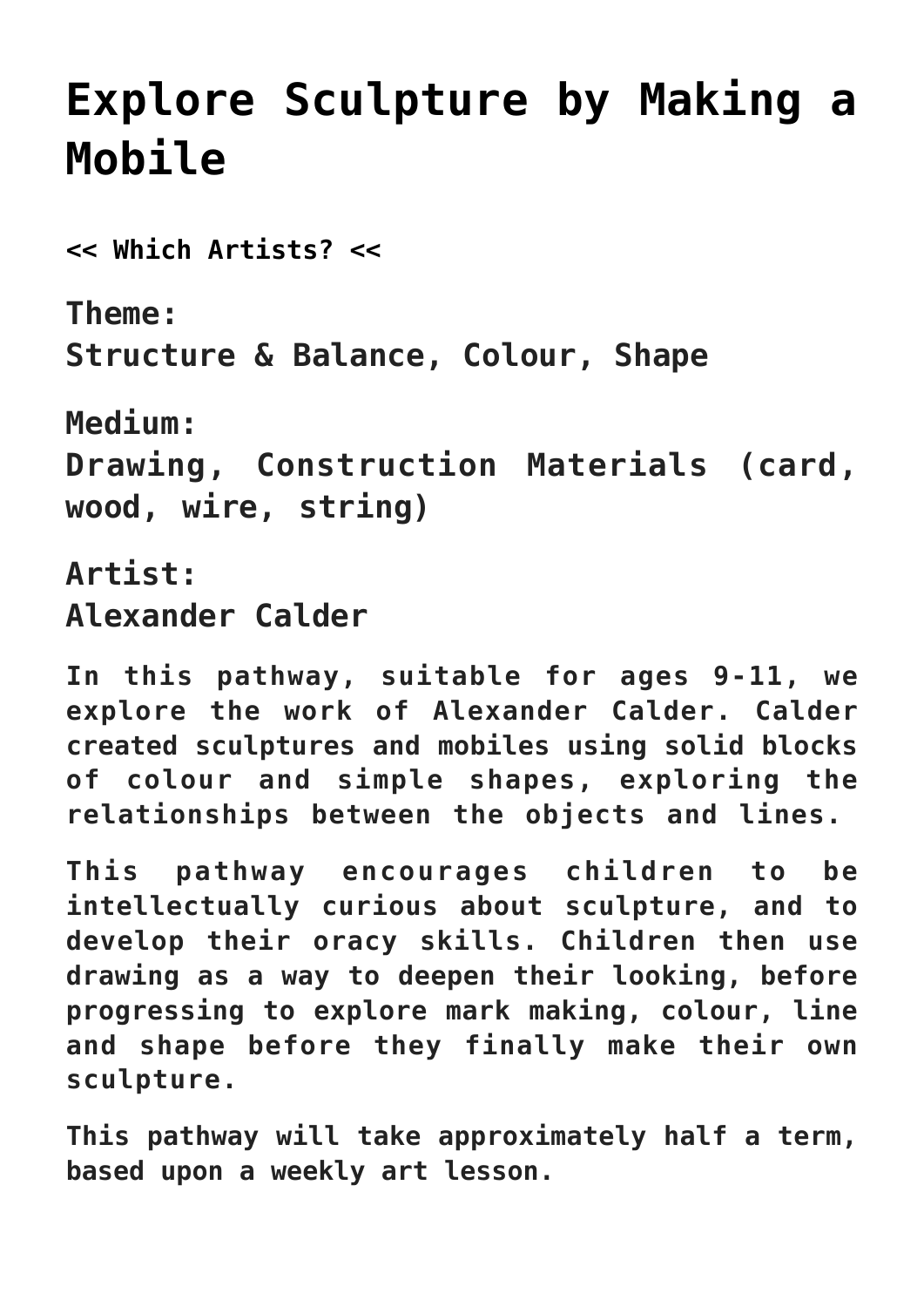**If you use this resource in your setting, please tag us on social media: #InspiredBy @accessart (facebook, twitter) @accessart.org.uk (instagram) and share the url. Thank you!**

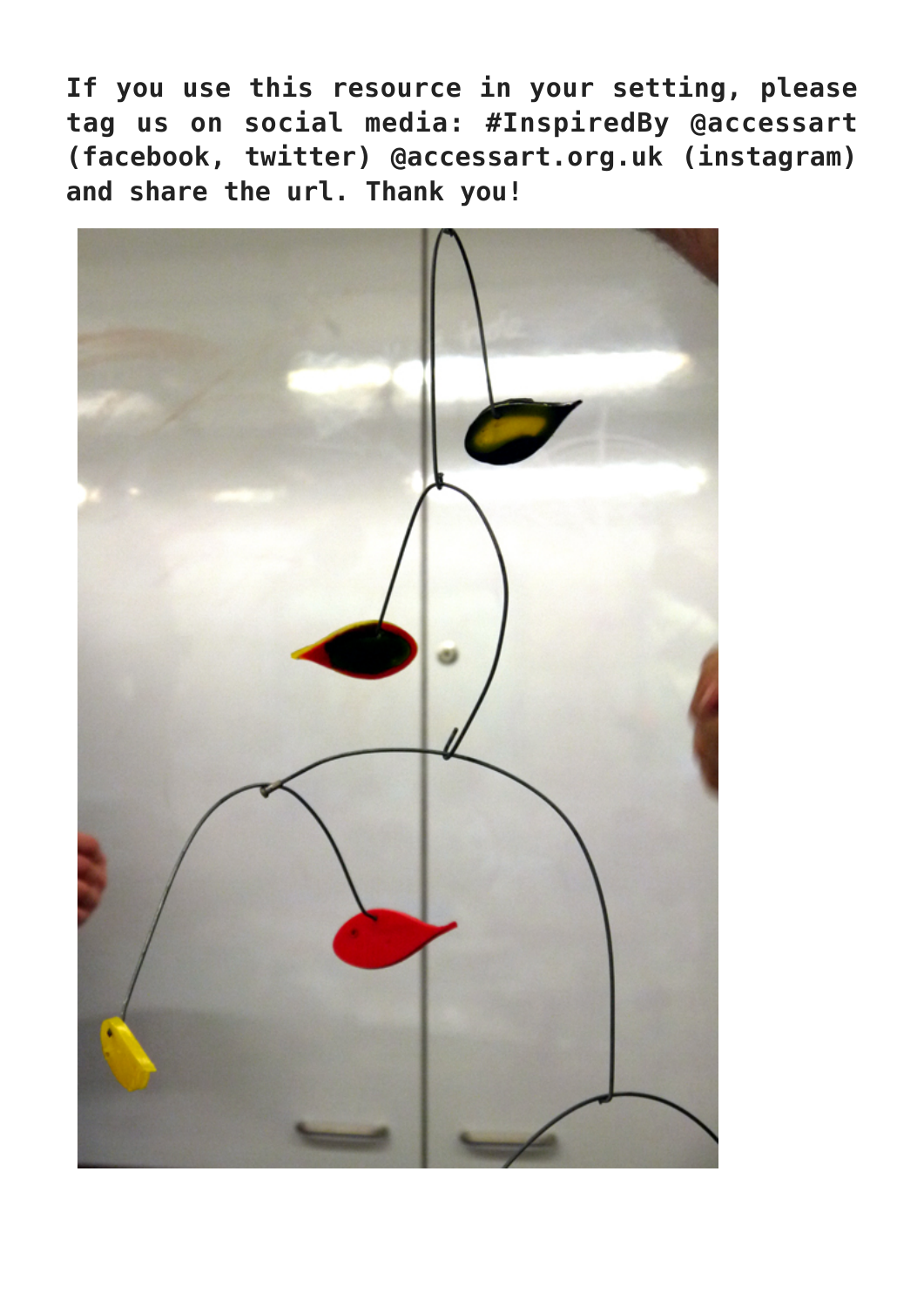# **Explore Alexander Calder & Make Mobiles**

Familiarise Yourself with Calder's Work

### **Alexander Calder: Sculpture & Mobiles**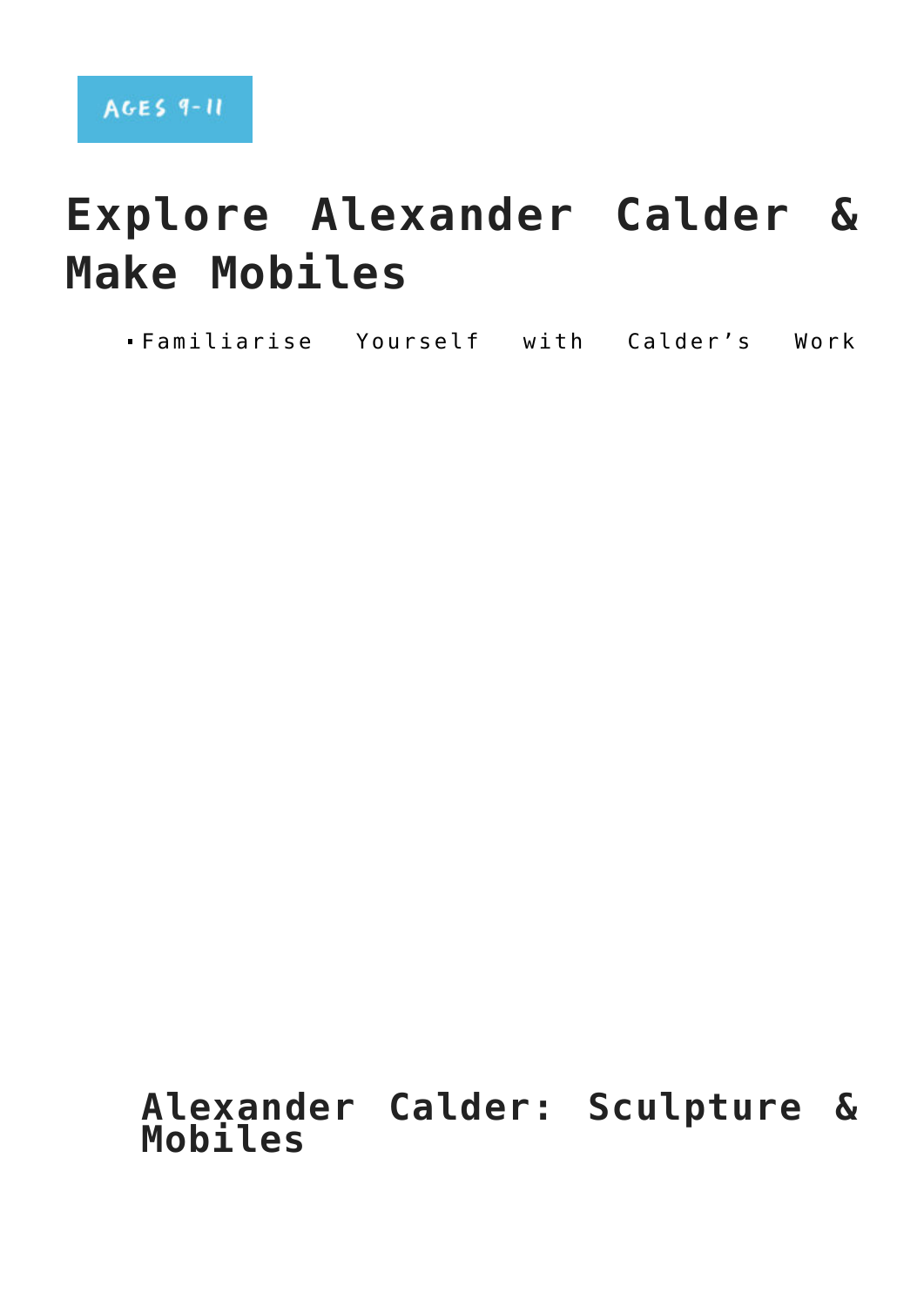

**Explore these links to help introduce the work of Alexander Calder:**

- **[Tate Website](https://www.tate.org.uk/art/artists/alexander-calder-848)**
- **[Calder Foundation](https://calder.org/)**

**There is a beautiful film made in 1944 describing Calder's work at <https://calder.org/film/works-of-calder/>**

Talk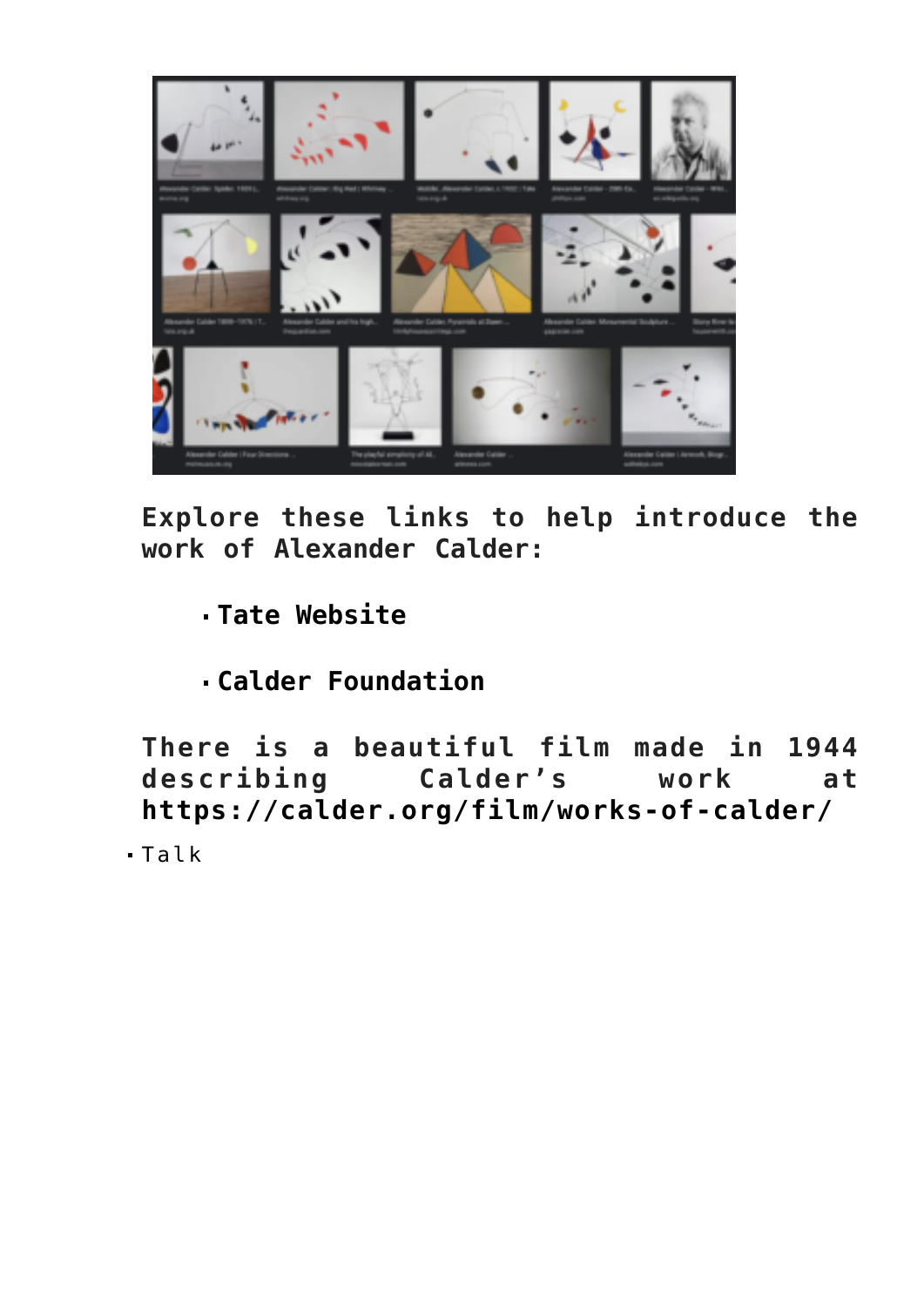**Enable Children to Be Curious & Articulate**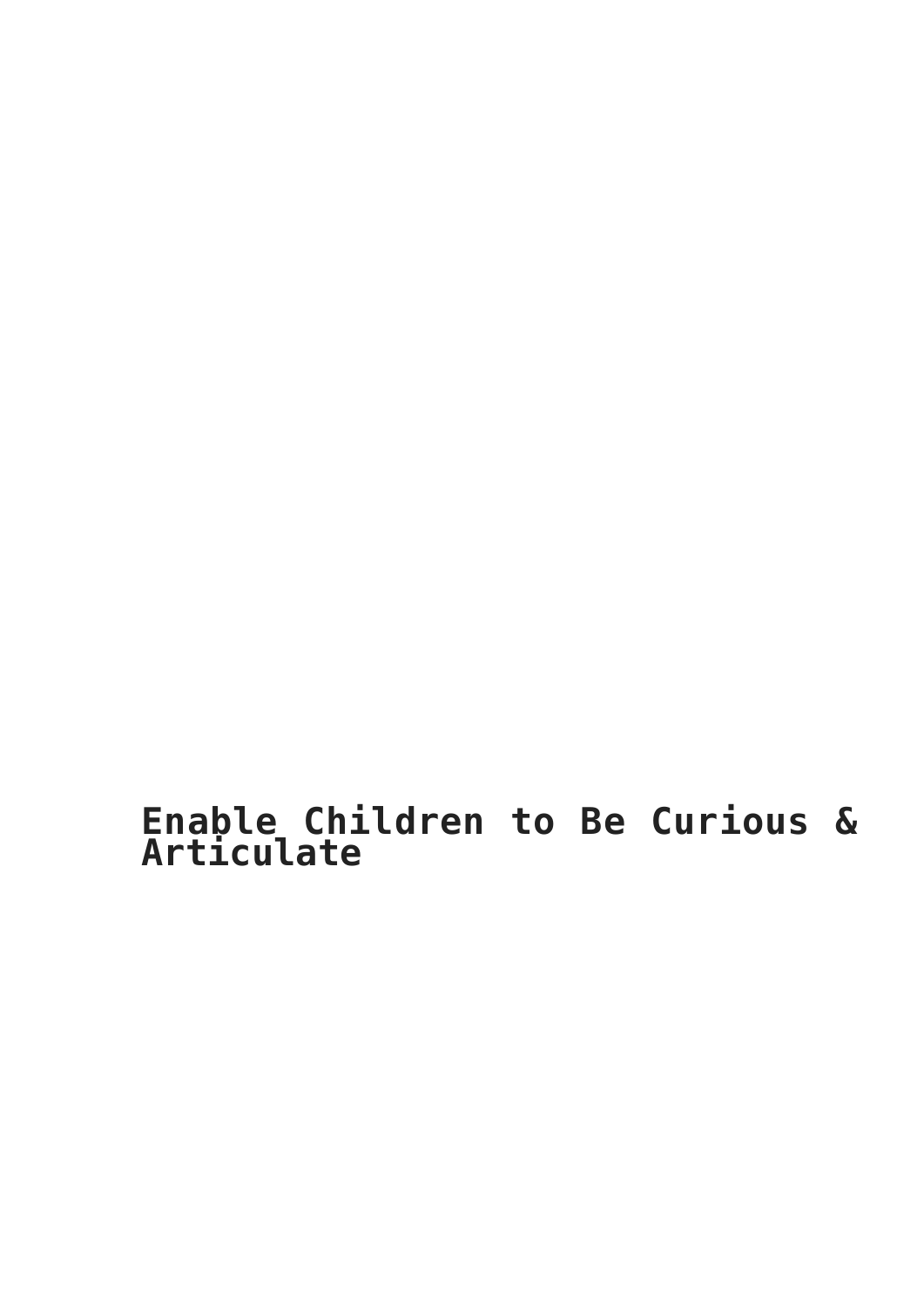

**[Choose one or more images from this page](https://calder.org/archive/all/works/hanging-mobile/) and discuss the work with the pupils.** 

**If you need help to enable children to talk about sculpture [see the type of questions you](https://www.accessart.org.uk/looking-at-contemporary-sculpture/) [might ask here.](https://www.accessart.org.uk/looking-at-contemporary-sculpture/)** 

Draw in Sketchbooks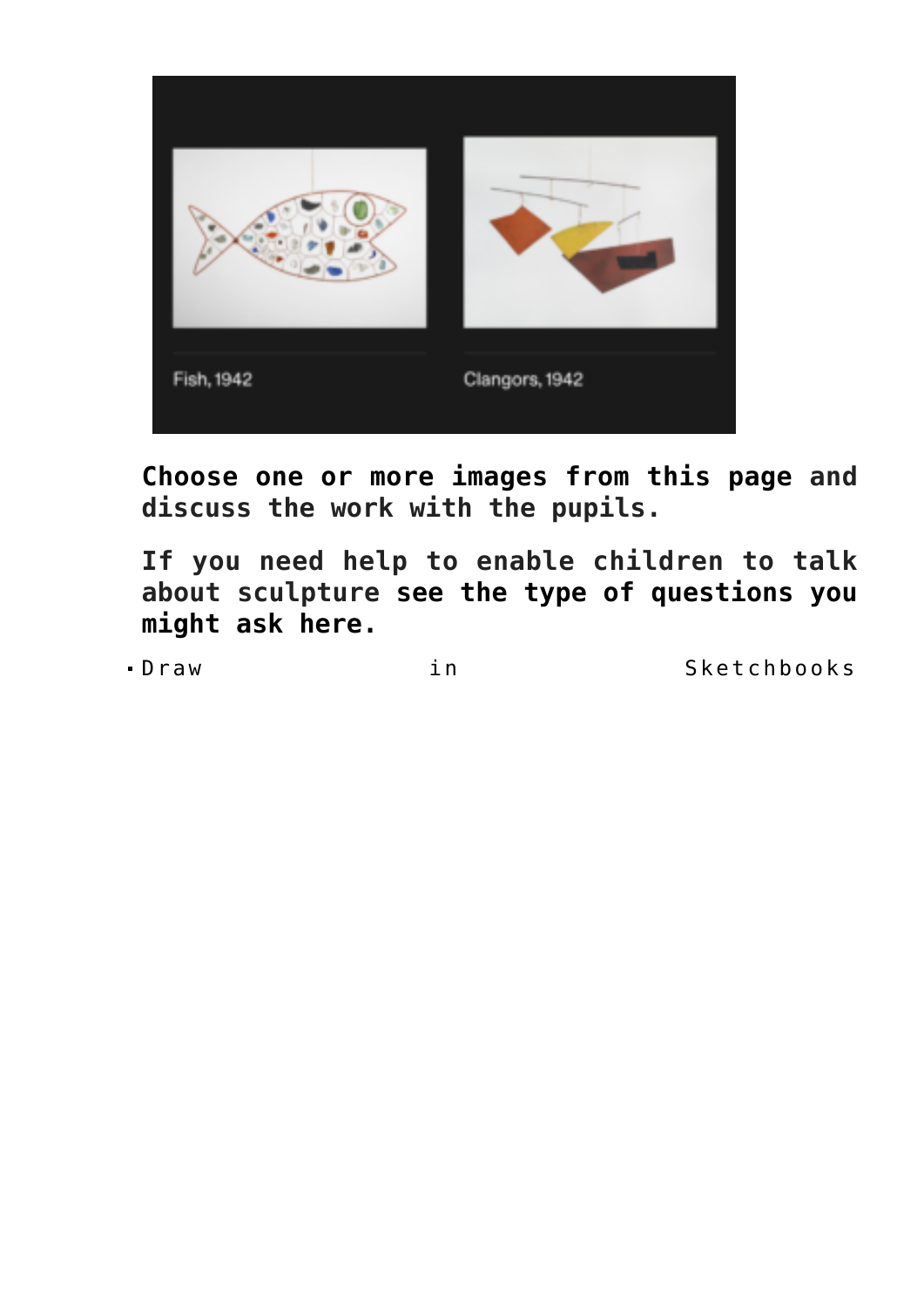### **[Deepen Looking by Drawing –](https://www.accessart.org.uk/show-me-what-you-see-drawing-inspired-by-anglo-saxon-architecture/) [Sketchbook Work](https://www.accessart.org.uk/show-me-what-you-see-drawing-inspired-by-anglo-saxon-architecture/)**

**Watch the film above (we suggest turning the narrated sound off), and stop the film at intervals, inviting your pupils to "Show Me What You Can See" by drawing. [You can see the](https://www.accessart.org.uk/show-me-what-you-see-drawing-inspired-by-anglo-saxon-architecture/) ["Show Me What You See" guided process here,](https://www.accessart.org.uk/show-me-what-you-see-drawing-inspired-by-anglo-saxon-architecture/) [adapting it to fit.](https://www.accessart.org.uk/show-me-what-you-see-drawing-inspired-by-anglo-saxon-architecture/)** 

Draw / Paint / Cut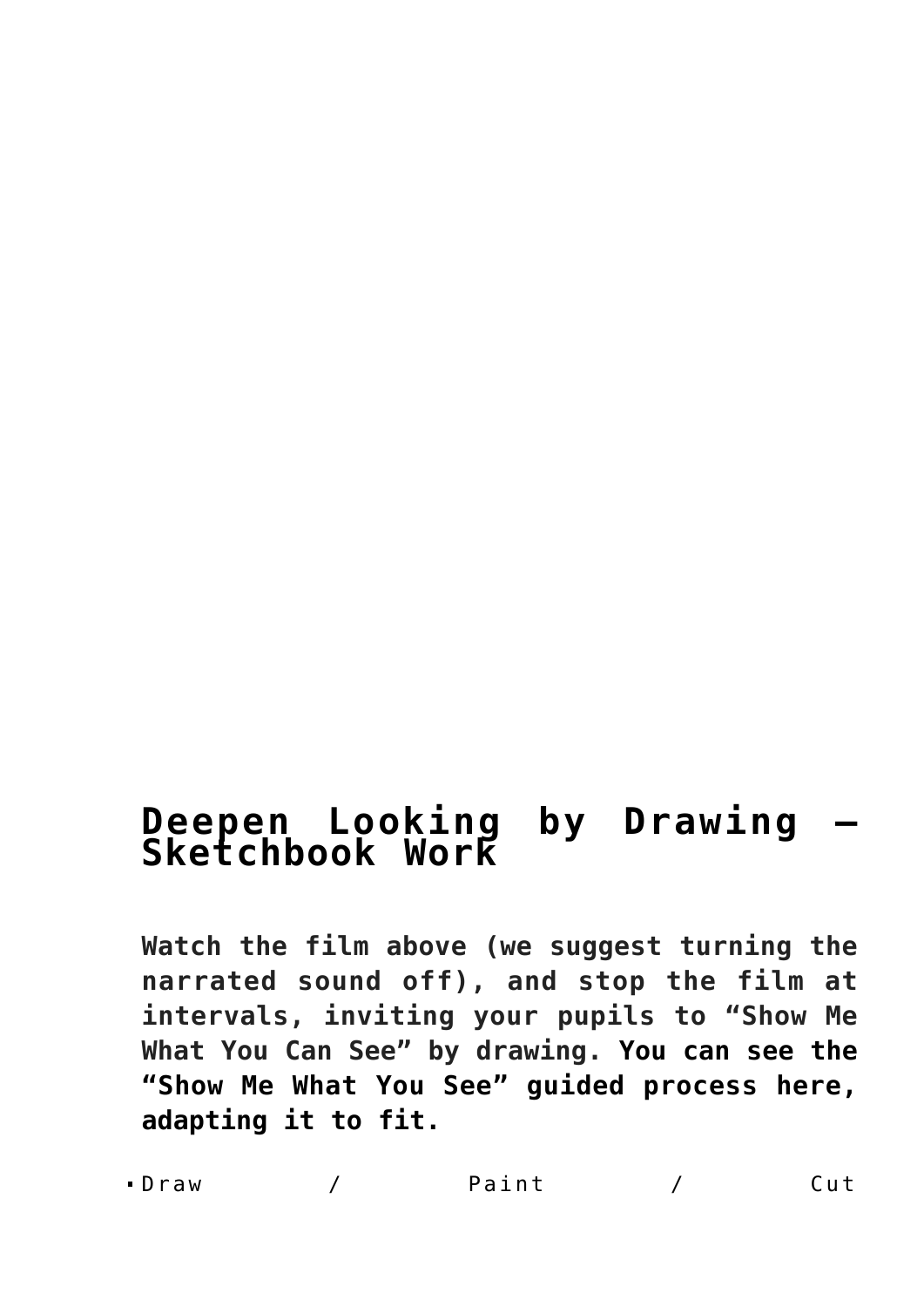#### **[Explore Line, Mark Making and](https://www.accessart.org.uk/heavylight-mobile-drawing-and-making/) [Colour on Large Sheets of Paper](https://www.accessart.org.uk/heavylight-mobile-drawing-and-making/) [or Card](https://www.accessart.org.uk/heavylight-mobile-drawing-and-making/)**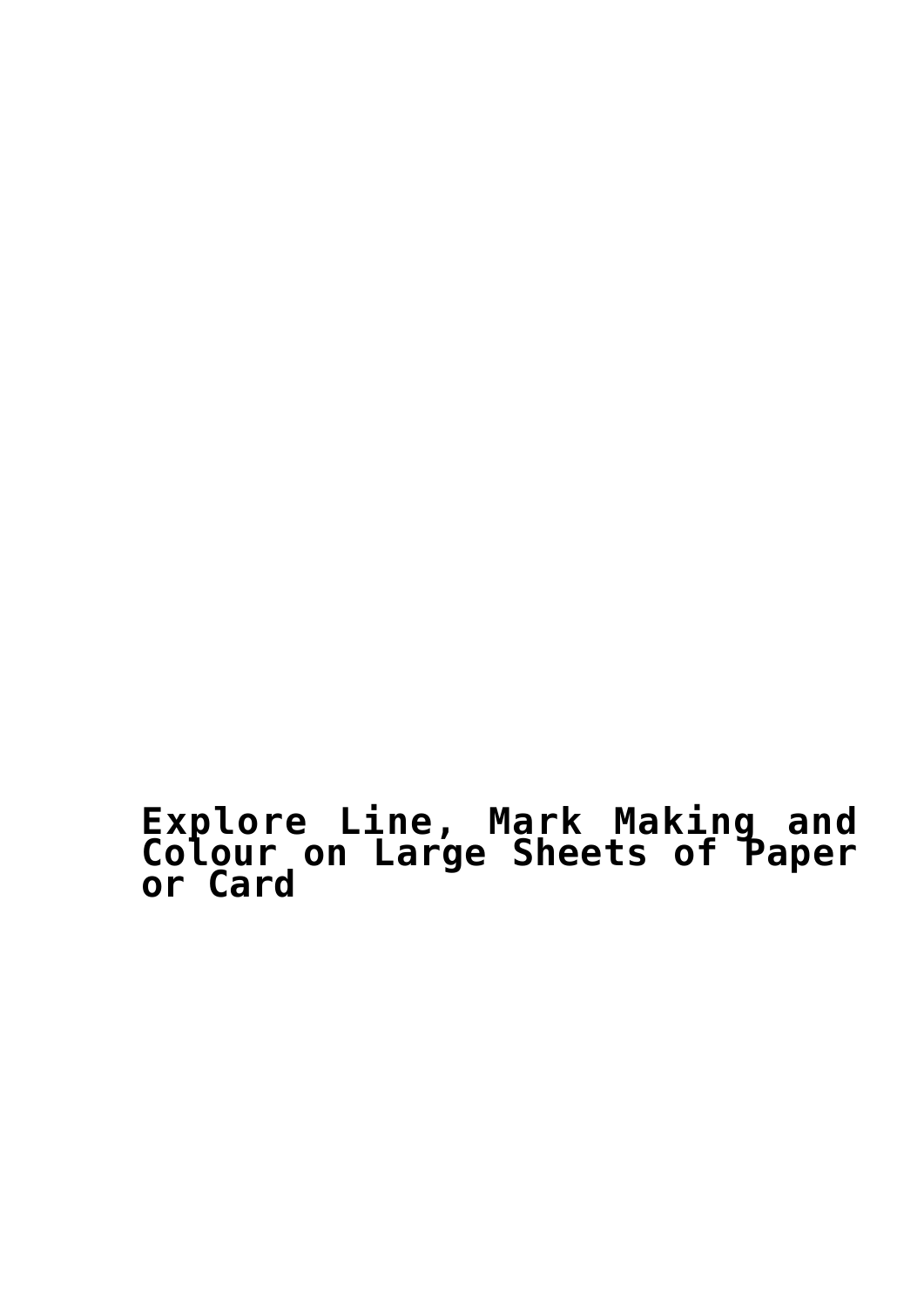

**At this point children begin work on their mobiles.** 

**To begin, [explore mark making with a variety](https://www.accessart.org.uk/wp-content/uploads/2012/04/heavymobile_cut2.jpg) [of medium, making marks on a large sheet of](https://www.accessart.org.uk/wp-content/uploads/2012/04/heavymobile_cut2.jpg) [paper, and then adapting the activity on this](https://www.accessart.org.uk/wp-content/uploads/2012/04/heavymobile_cut2.jpg) [page… \(](https://www.accessart.org.uk/wp-content/uploads/2012/04/heavymobile_cut2.jpg)you could also use paint or coloured card)**

Make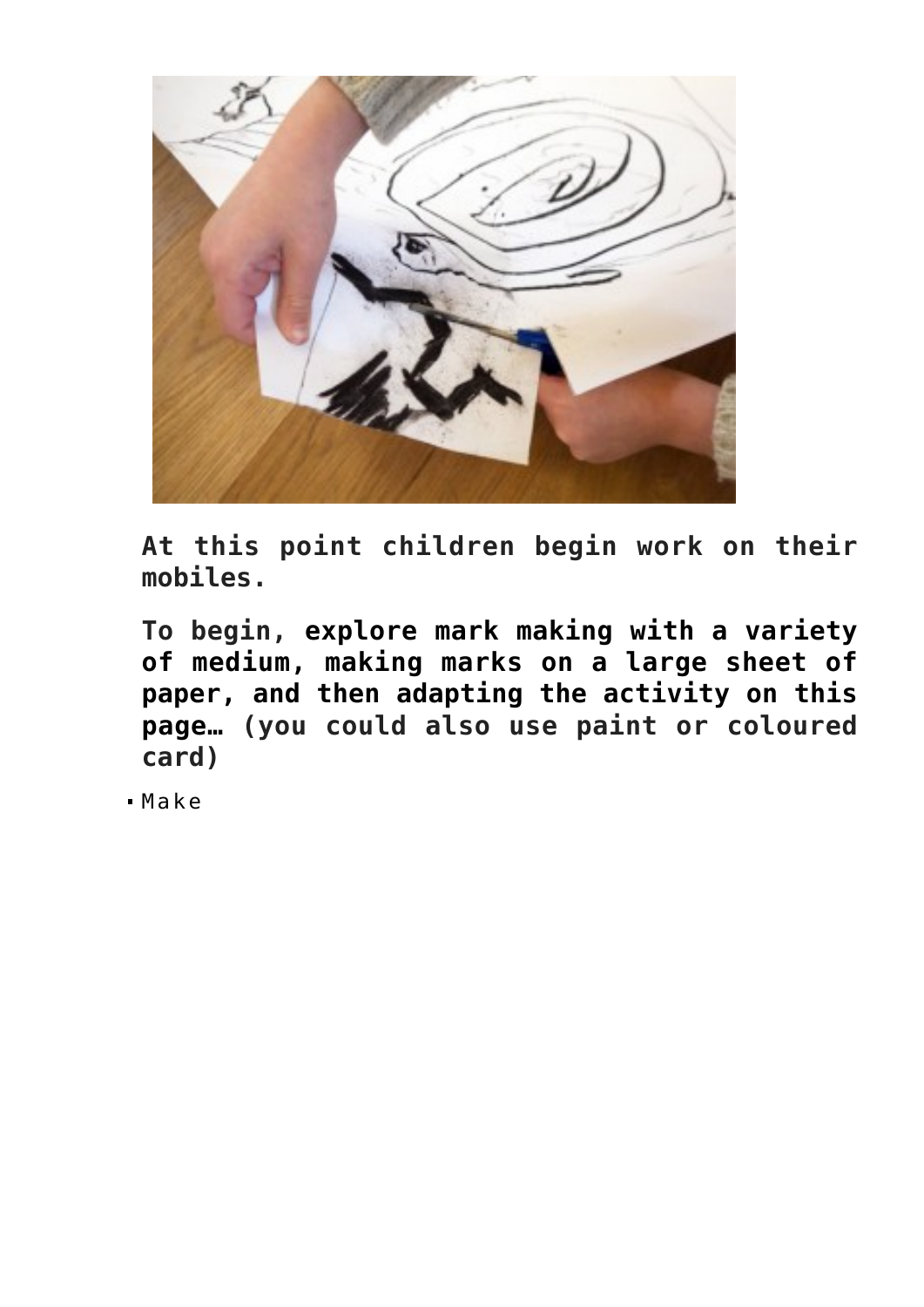### **Make Your Mobile**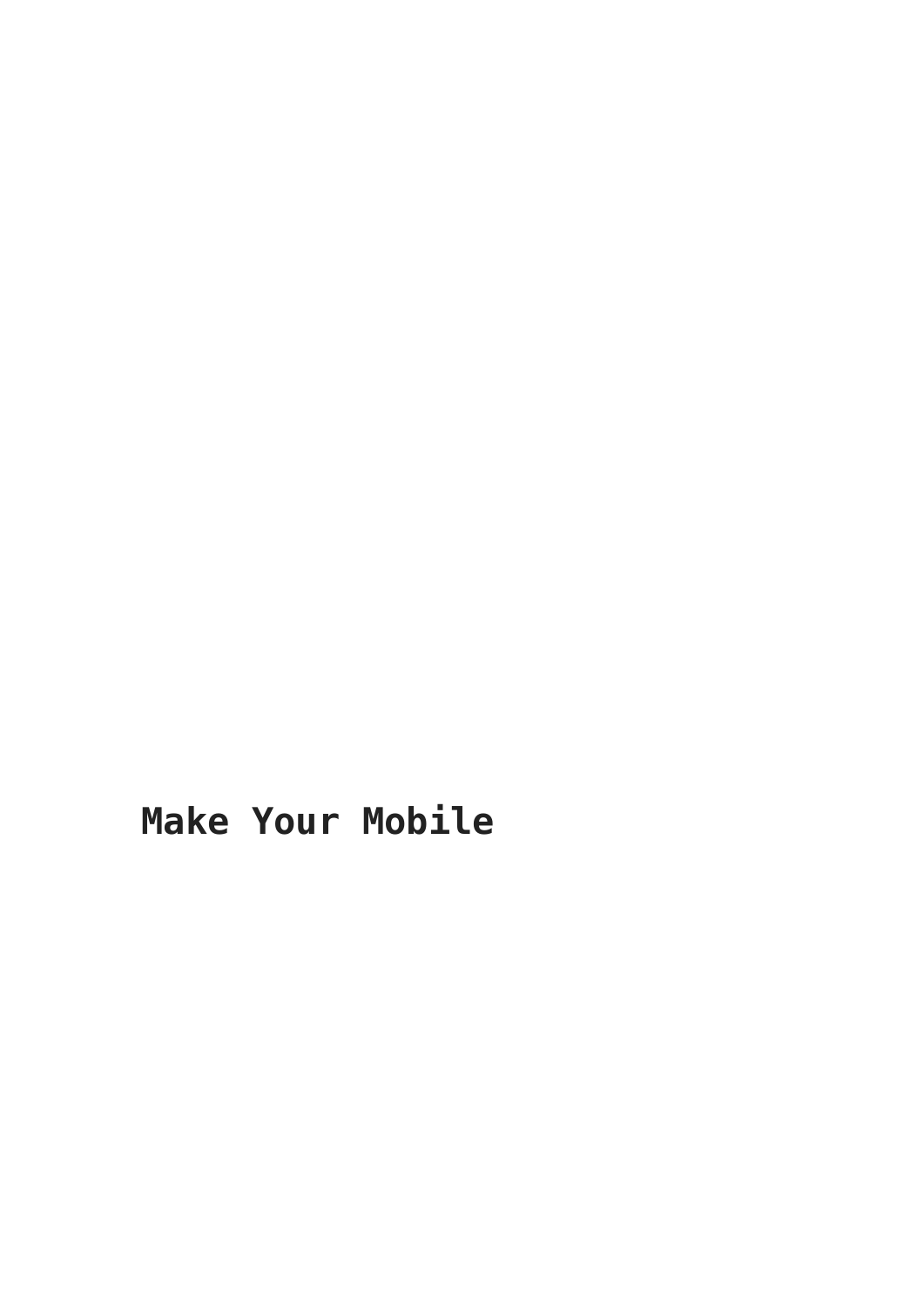

**[To make your mobile, continue to follow the](https://www.accessart.org.uk/heavylight-mobile-drawing-and-making/) [activity here.](https://www.accessart.org.uk/heavylight-mobile-drawing-and-making/)**

Reflect & Discuss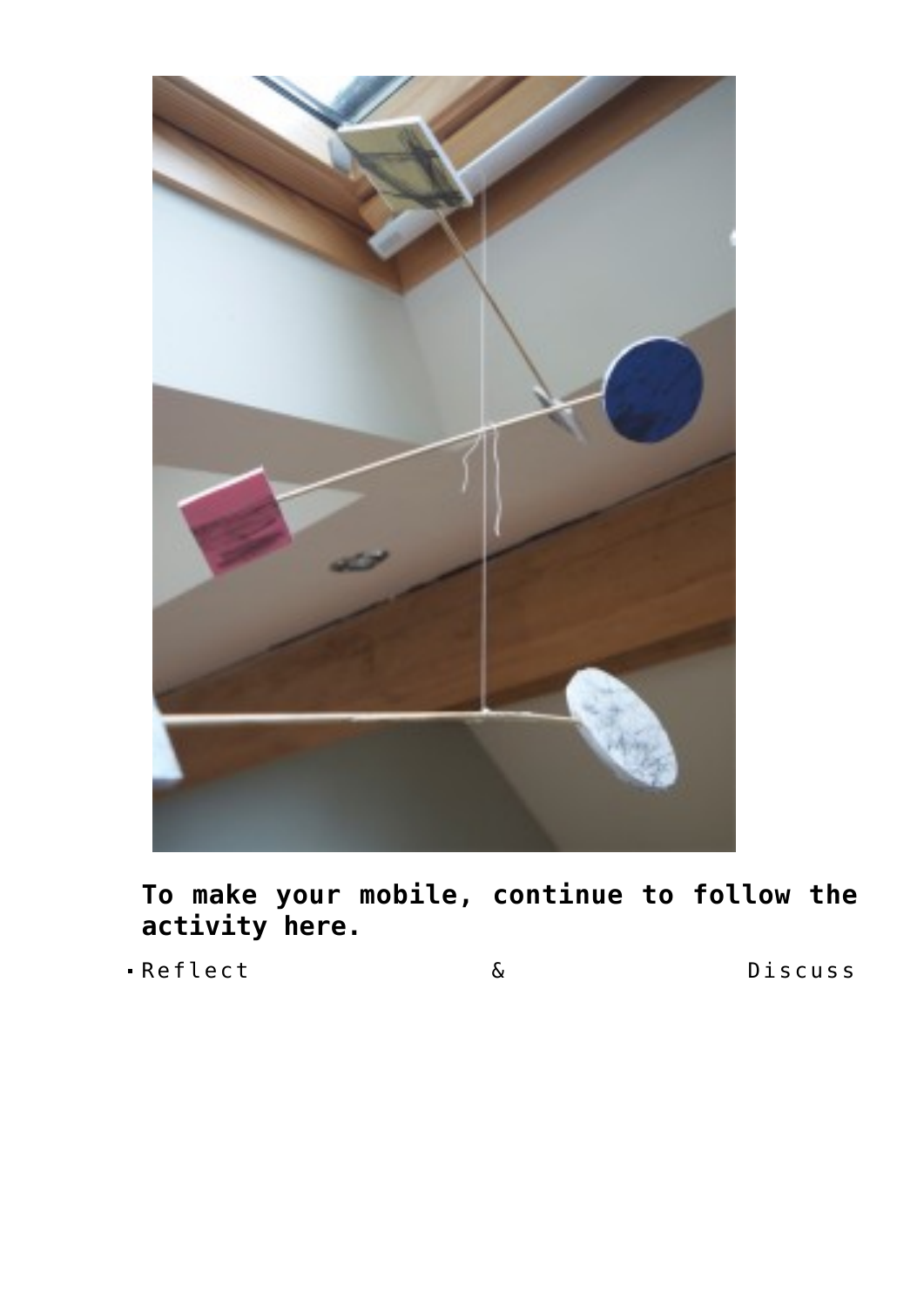**Share and Celebrate the Outcomes**